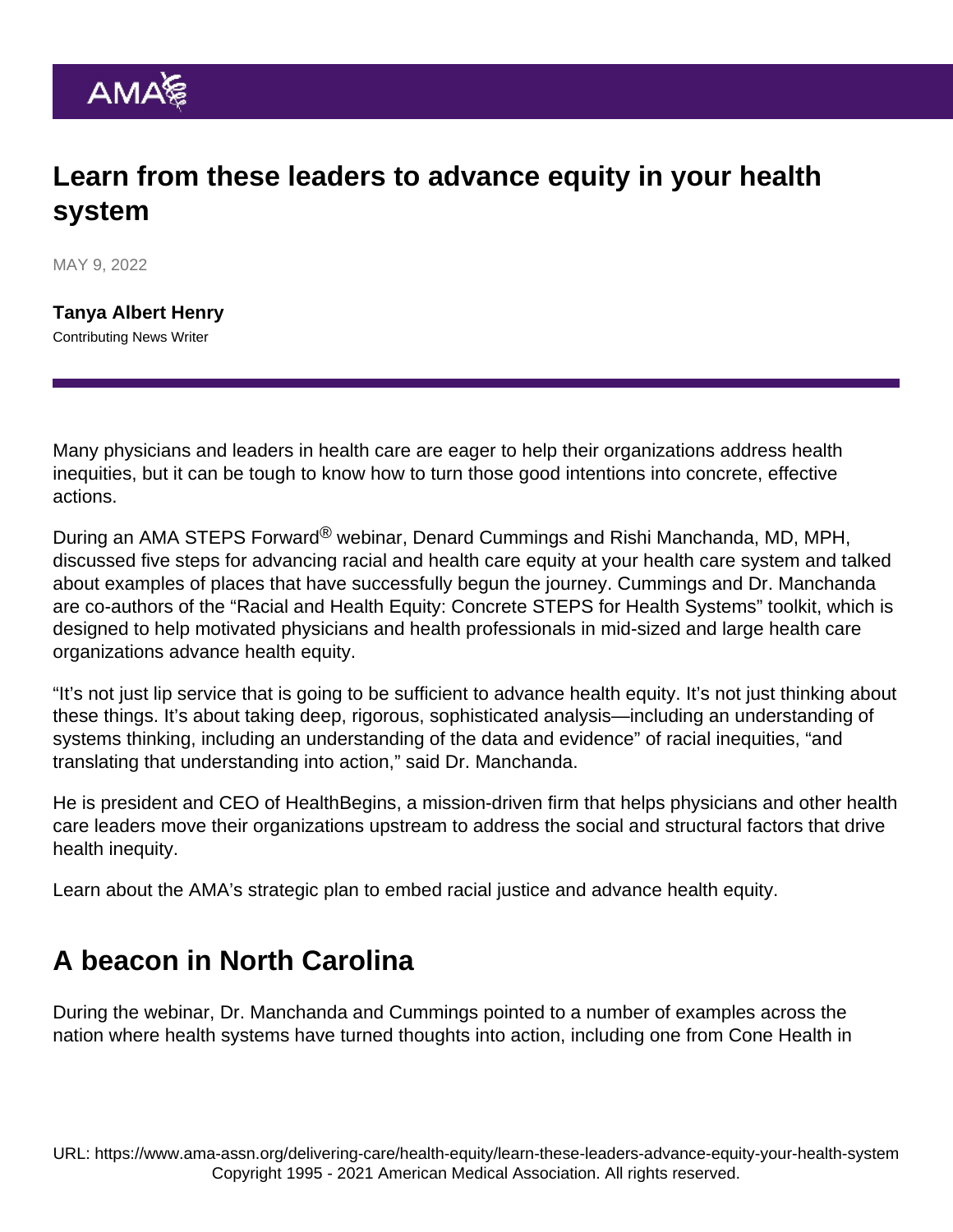## North Carolina.

In 1963, a federal appeals court mandated the health system end racial segregation by creating access to care for Black patients as well as allowing Black physicians to have privileges in the hospital. It was a landmark case for the nation, Dr. Manchanda noted.

In 2016, Cone Health apologized to the last living plaintiff in the case. The health system has since been working to advance racial equity for their patients and others in the community, creating a [more](https://healthbegins.org/cone-health-greensboro-housing/) [open dialogue](https://healthbegins.org/cone-health-greensboro-housing/) with the community about the history of racism and the institutional racism that still exists in many parts of heath care.

"It's happening in other parts of the country," Dr. Manchanda said, noting other examples of health systems "driven by data and driven by their mission and, finally, also driven by their connections with community organizations that they serve and that they work with, to improve health outcomes."

## Learning from those who've done it

The STEPS Forward toolkit points to several "vanguard examples," including those below, from health care organizations that have undertaken initiatives to embed racial justice and advance health equity.

The [ACCURE trial](https://ascopost.com/News/60073) identified and intervened to improve racial equity in five cancer centers across the country, nearly eliminating inequities in treatment and outcomes for Black patients with early-stage lung and breast cancer.

Northwell Health created the [Center for Diversity, Inclusion and Health Equity](https://www.northwell.edu/sites/northwell.edu/files/2018-11/Center-for-Diversity-Inclusion-and-Health-Equity-Report.pdf) and leveraged existing departmental structures to help identify health inequities and integrate equity into daily functions across the health system. For example, the center works to improve access for patients with limited-English proficiency. In one year, the system provided more than 260,000 language-interpretation calls.

NYC Health + Hospitals recently launched the [Medical Eracism](https://medcitynews.com/2021/05/nyc-health-hospitals-drops-use-of-two-race-based-clinical-assessments/) initiative, prompting it to end the use of two race-based clinical assessments—for kidney function and vaginal delivery after C-sections—to help reduce racial biases in care.

University of Washington Medicine formed a multidisciplinary committee to advance health care equity in 2016. The following year, the committee released an enterprisewide [Healthcare Equity](https://depts.washington.edu/uwmedptn/strategies-programs/healthcare-equity/) [Blueprint](https://depts.washington.edu/uwmedptn/strategies-programs/healthcare-equity/). By 2019, the committee expanded the use of health care equity dashboards systemwide.

"There are many systems across the country that are doing this work and are doing interesting and amazing things," said Cummings, the AMA's director of equitable health systems integration. "There is an opportunity to learn from them ... what it is they are doing and how they recognized, and how they